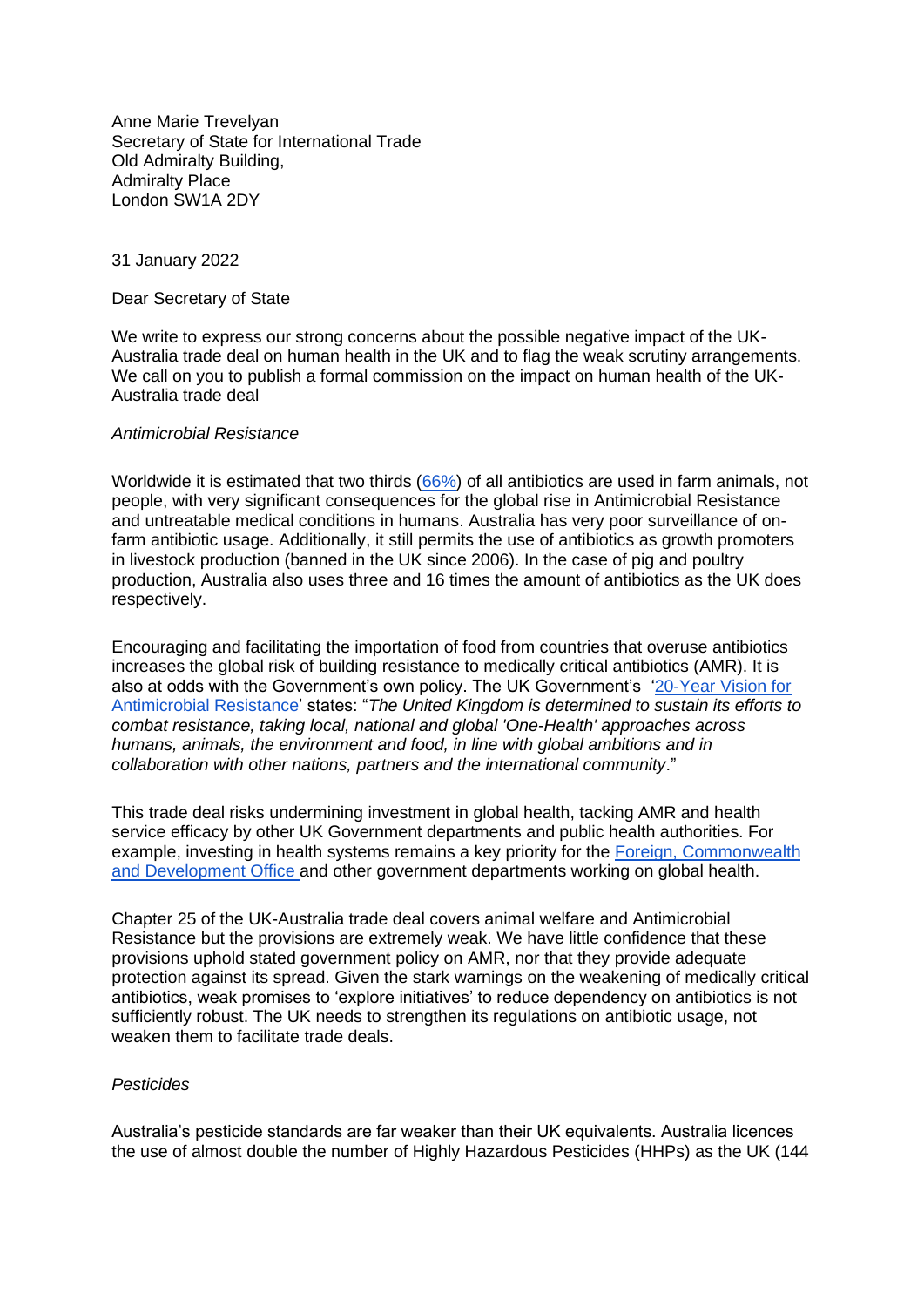to the UK's 73). The list of active substances approved for use in Australia but banned in the UK includes the lethal herbicide paraquat and bee-toxic neonicotinoids.

Furthermore, Australia has no set period for reviewing pesticide approvals meaning that they can remain in use indefinitely once authorised. As a result, pesticides that have been shown to cause harm can continue to be used for many years. In contrast, in the UK pesticides are authorised for a maximum of 15 years before having to be reapproved.

In addition, Australia's Maximum Residue Limits (MRLs) tend to be higher than the UK's, meaning that larger amounts of pesticides are allowed to appear in food. For example, grapes from Australia are allowed to contain 200 times the amount of the insecticide methomyl than their UK equivalent. In terms of potential health impacts, methomyl is acutely toxic, a suspected endocrine disruptor and a cholinesterase inhibitor. Australia also allows more toxic pesticides to appear in food than the UK, such as dimethoate which is a possible carcinogen. Dimethoate is banned in the UK for reasons which include the potential risk posed to consumer health through long-term exposure via diet.

## *Diets*

The UK has a well documented obesity crisis which has been exacerbated by the Covid-19 pandemic. The National Food Strategy, published in 2021, recommended a tax on sugar and salt to incentivise product reformulation as well as mandatory business reporting. The Government's obesity strategy (England only) includes bringing in new regulations to incentivise healthy reformulation, reduce exposure to junk food marketing and promotion and expand clear nutritional labelling based on the evidence based Nutrient Profiling Model. .

The *[Trick or Trade](https://www.sustainweb.org/publications/trick-or-trade-report/%20Sustain)* report produced by the Sustain alliance in conjunction with researchers from the London School of Economics in 2021 found that Australia's negotiating objectives included the reduction and elimination of tariffs and non-tariff barriers and that this could lead to a reorientation of the type of agri-food products imported in the UK (e.g. increase the export of sugar from Australia to UK, which is one of their major exports).

The final UK-Australia deal confirms tariff-free access for 80,000 tonnes of Australian sugar to be sold to the UK in the first year (increasing by 20,000 tonnes each year for the next eight years). This is eight times the quota that Australia previously had for the whole of the European Union. It is unclear how increasing imports of sugar will help meet UK plans to radically reduce UK sugar consumption and halve childhood obesity by 2030.

Chapter 7 of the deal confirms the two government's intention to eliminate technical barriers to trade and promote greater cooperation on regulations. We would use requirements around food labelling as an example. Australia uses the voluntary Health Star front-of-pack rating system, which has been criticised as flawed. Should Australia push for harmonising standards according to theirs, and should the UK accept, this could jeopardise future UK plans to introduce mandatory front-of-pack nutritional labelling, which has been shown by UK Food Standards Agency research to be accessible, understandable and welcomed by UK consumers, already familiar with its widespread use on supermarket own-brand food.

# *Scrutiny arrangements*

The UK-Australia trade deal was signed on the 16 December. On that day, the Department for International Trade [formally commissioned](https://www.gov.uk/government/publications/uk-australia-fta-secretary-of-state-for-international-trades-request-for-trade-and-agriculture-commission-advice) the Trade and Agriculture Commission to provide advice on whether it is consistent with the maintenance of UK levels of statutory protection in relation to animal or plant life or health, animal welfare, and environmental protections. In its subsequent [call for evidence](https://www.gov.uk/government/consultations/uk-australia-fta-trade-and-agriculture-commision-call-for-evidence) the Trade and Agriculture Commission made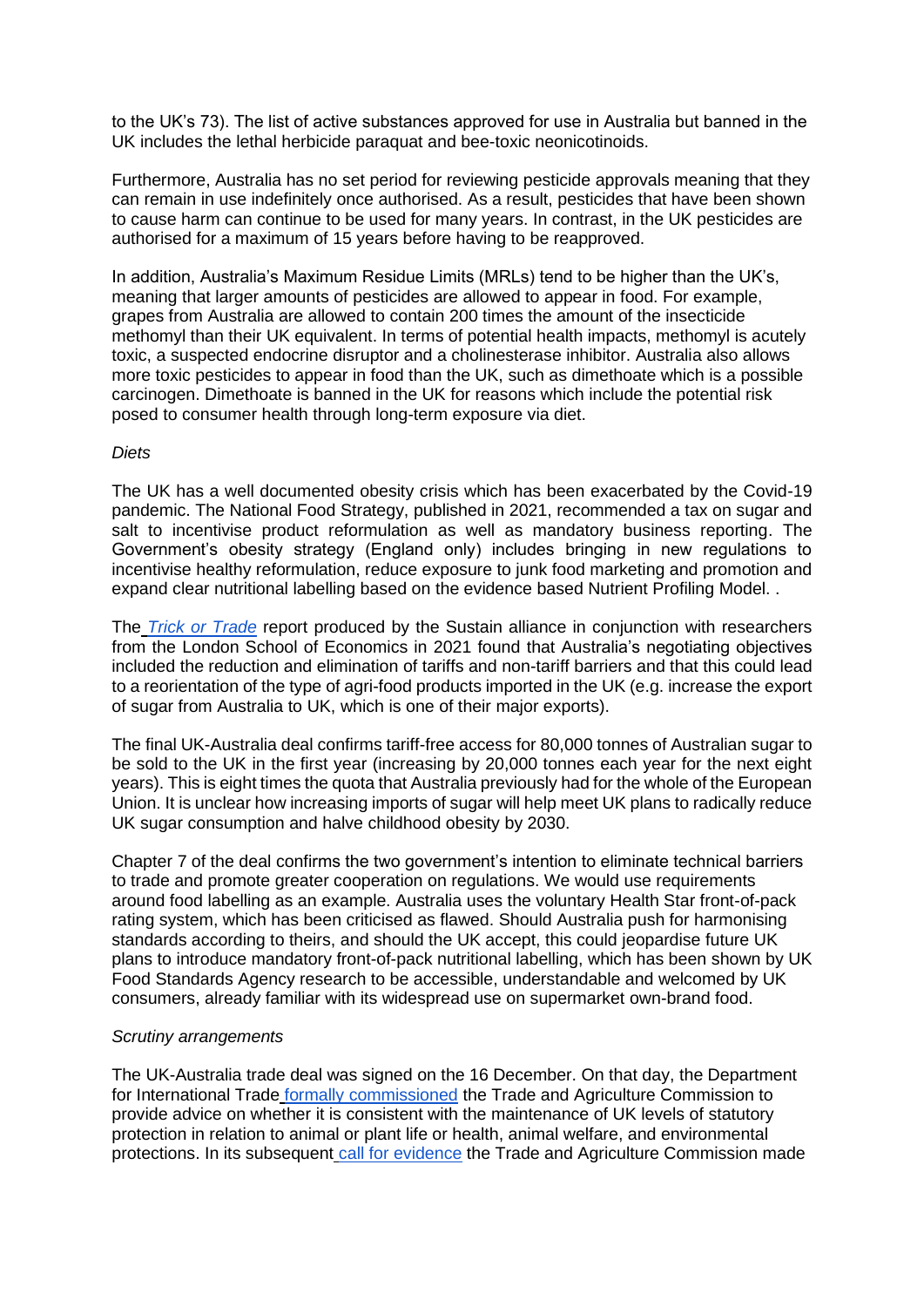clear that it will not, as per its terms of reference, advise on the impact on human health. It stated that the Food Standards Agency will fulfil this role.

You have a duty, under Section 42 of the Agriculture Act, to provide a report to Parliament about the extent to which trade deals are consistent with the maintenance of UK levels of statutory protection in relation to human life or health (as well as animal and plant). To date there has been no formal commission from Government to the Food Standards Agency, nor a call for evidence from them. We also obtained under FoI a scrutiny flowchart given to Trade Minister Penny Mordaunt by officials and there is no mention of the role of the Food Standards Agency in the scrutiny arrangements. In our view, this is an unacceptable gap in the UK's trade policy.

We ask that you publish a commission urgently and we call for the assessment of human health protections to be subject to equivalent levels of transparency, evidence gathering and publication as that of plants and animals.

We urge you to seek advice urgently from the Food Standards Agency and any other relevant health bodies on a range of issues relating to this trade deal, particularly the impact on diets, the risk of increased antimicrobial resistance and highly hazardous pesticide residues.

Without this, Parliament will be unable to assess how this deal impacts on the health of the UK population.

#### *Consumer trust and confidence*

There have been numerous damaging food safety incidents in the UK food system: BSE, Foot and Mouth Disease, the Salmonella egg crisis, horsemeat and other meat fraud cases as well as food poisoning outbreaks. Many of these have related directly to meat and dairy products.

These incidents have caused severe disruption to food supplies, exorbitant costs to the industry and consumers, and resulted in many years of costs associated with cleaning up the supply chain, implementing new safety and governance measures, and re-building consumer trust and confidence.

We urge you to consider the implications of allowing meat and dairy imports that raise consumer concerns about the safety, quality, traceability, antibiotics stewardship, pesticide use and residues, animal welfare and other personal and ethical implications of what they are eating.

We are concerned that lower standard produce will be used in UK settings and products where country of origin information and method of production labelling is not required, such as cost-sector catering, school and hospital food, and processed products such as ready meals. These industries could ill afford the disruption and loss in consumer confidence from a food supply chain failure related to low standard produce facilitated by a trade deal.

Yours sincerely. Kath Dalmeny, Sustain Alliance Josie Cohen, PAN UK Suzi Shingler, Alliance to Save our Antibiotics Andy Burman, British Dietetic Association Pete Ritchie, Executive Director, Nourish Scotland Pepita Barlow, Assistant Professor of Health Policy, London School of Economics Tim Lang, Emeritus Prof of Food Policy, Centre for Food Policy, City University of London